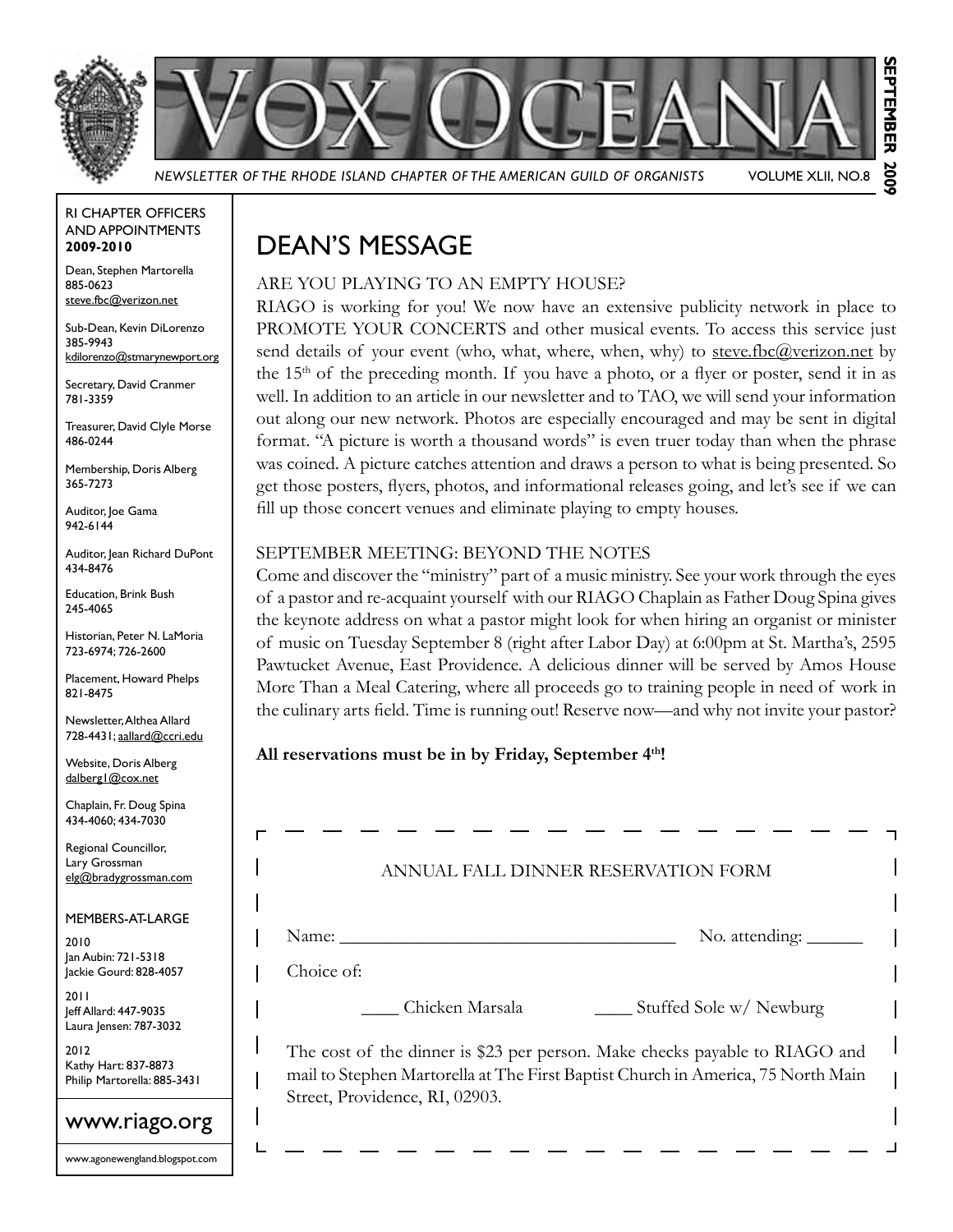### **EVENTS**

#### **Saturday, September 19, 10:00 am-Noon:**

St. Dunstan's College of Sacred Music and the Cathedral of St. John present **Dr. Gerre Hancock**, Professor of Organ and Sacred Music, The University of Texas, Austin, and Organist and Master of Choristers, Emeritus, of St. Thomas Church Fifth Avenue, New York leading a *Workshop for Organists and Choir Directors* at The Cathedral of St. John, 271 North Main St., Providence. See next event for reservation info.

#### **Sunday, September 20, 3:00 pm:**

*A Diocesan Hymn Sing for Choirs and Parishioners* at The Cathedral of St. John, Providence. For more info or reservations for this or the previous event, contact The Very Reverend Harry E. Krauss at 401-331-4622/hkrauss@cathedralofstjohn.org, or Brink Bush at BrinkBush@hotmail.com.

#### **Saturday, October 3, 7:30 pm:**

Recorder virtuoso **Héloïse Degrugillier** joined by **Audrey & Paul Cienniwa**, basso continuo, plays Telemann, Bach and Handel. Hawes Room, Trinity Church, One Queen Anne Sq., Newport. Gen. Admission \$25 (\$22.50 online); Students/Seniors/Military \$22.50; Ages 6-18 \$10. Handicapped accessible. www.newportbaroque.org, 401- 855-3096.



**Interrelated Coaching Services Inspirational Speaking Workshop Series** 

Cheryl Duerr, AAGO, Life Coach ConcordCoachingCompany.com 617-852-3533 ClDuerr@gmail.com 267 Concord Ave., Lexington, MA 02421

Ms. Duerr is currently serving as Region 1 Coordinator for Education

## CELEBRATING RIAGO'S 75th YEAR

-PROGRAM GUIDE-

**September 8:Father Doug Spina's** Pastoral Perspective on Hiring a Church Organist, dinner meeting at St. Martha's, East Providence at 6:00pm.

**September 19-20: Dr. Gerre Hancock** weekend at St. John's Cathedral.

**October 9:** Irish Singer **Emma Tobia** (pictured) accompanied by organ and choir at St. Mary's, 12 Williams Street, Newport at 8:00pm.

**November Organ Week:** November 1st starts off a week of nightly organ recitals beginning with the Festival of Choirs at St. Paul's in Cranston at



6:00pm (offerings will benefit soup kitchens). The week culminates Saturday with a day full of area workshops and a gala closing recital. Watch next month's newsletter for a full schedule of events!

AND a sneak peek at just a few of next year's programs: An organ concerto, a performance of Marcel Dupré's *Chemin de la Croix*, a program of "Outrageously Fun Pieces," and more, created by outstanding members of our chapter and by nationally and internationally acclaimed guest artists. Best of all—**it's all free** for you, our way to stimulate the economy with a Grand Celebration.

## Children's Choir Festival

A note from our friends at the Choristers Guild, an organization dedicated to sacred choral and handbell music for children and youth: plans are underway for the next children's choir festival sponsored by the Southeastern New England Chapter. It will be March 20, 2010, in Quincy, MA, with **Andrea Baxter** as clinician. Check out the website for more info and pictures of the 2009 festival: http://choristersguild.org/ cg\_southeasternnewengland.html